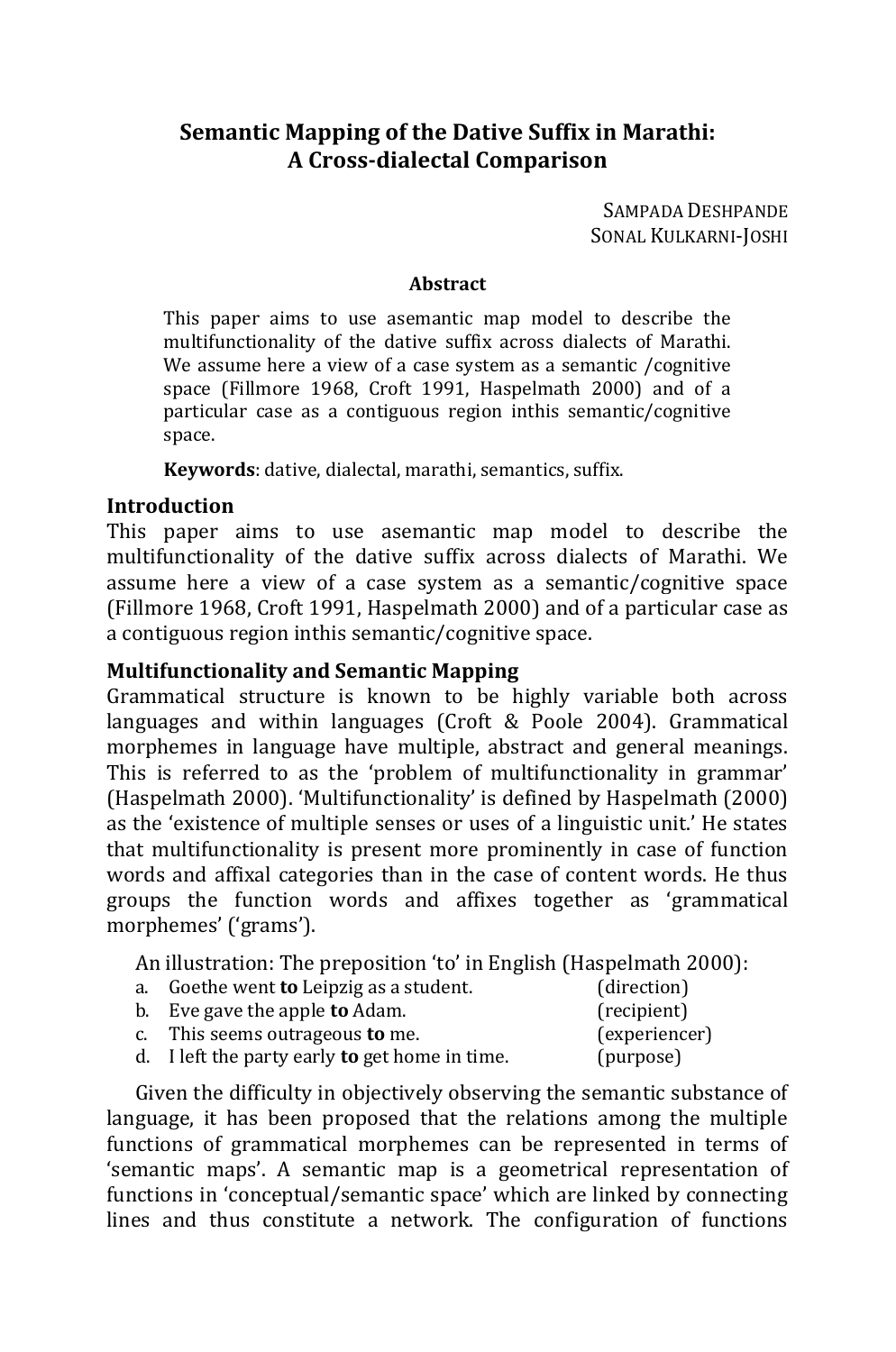shown by such maps is claimed to be universal. Specifically for the representation of functions of the dative, Haspelmath proposes the following structuring of the semantic space:



#### PURPOSE EXPERIENCER

Figure. 1. Semantic map of typical dative functions in English.

The term semantic mapis used in Kemmer (1993:201), Stassen (1997:578), Auwera and Plungian (1998). Croft (2000) uses the terms conceptual space (the universal arrangement of functions)as he distinguishes it from semantic map (the boundaries of particular elements in particular languages). Anderson (1986) uses the term mental map while Kortmann (1997: 177,210) employs the term cognitive map, as it's believed that, 'the universal configuration of functions on the map directly corresponds to the cognitive structuring of meaning.' Haspelmath (1997) introduces the term implicational mapto highlight the fact that semantic maps express implicational universals.

Haspelmath (2000) explains the conceptual understanding of the semantic maps thus, 'multifunctionality of a gram occurs only when the various functions of the gram are similar.' Thus, this phenomenon of similarity of functions is represented in semantic maps via closeness of nodes in a representational space, which metaphorically can be thought of as mapping the possibilities of meaning, or semantic/conceptual space. He further observes that semantic maps facilitate cross-linguistic comparability.

Alternative proposals for the use of semantic mapping as a methodology and as an explanatory tool have been made byvan der Auwera (2008) and Luraghi (2016); these scholars demonstrate that semantic mapping can also be used to represent synchronic as well as diachronic aspects of multifunctionality.

## **Semantics of the Dative Case**

The present study assumes a perspective on grammatical relationsin which verbal semantics is central to case assignment (Fillmore 1968, 1971, Givon 1984). Case roles are semantic roles assigned to the noun phrases/ arguments of the predicate.Case assignment is accounted for in terms of spatial metaphors: space and path are considered central in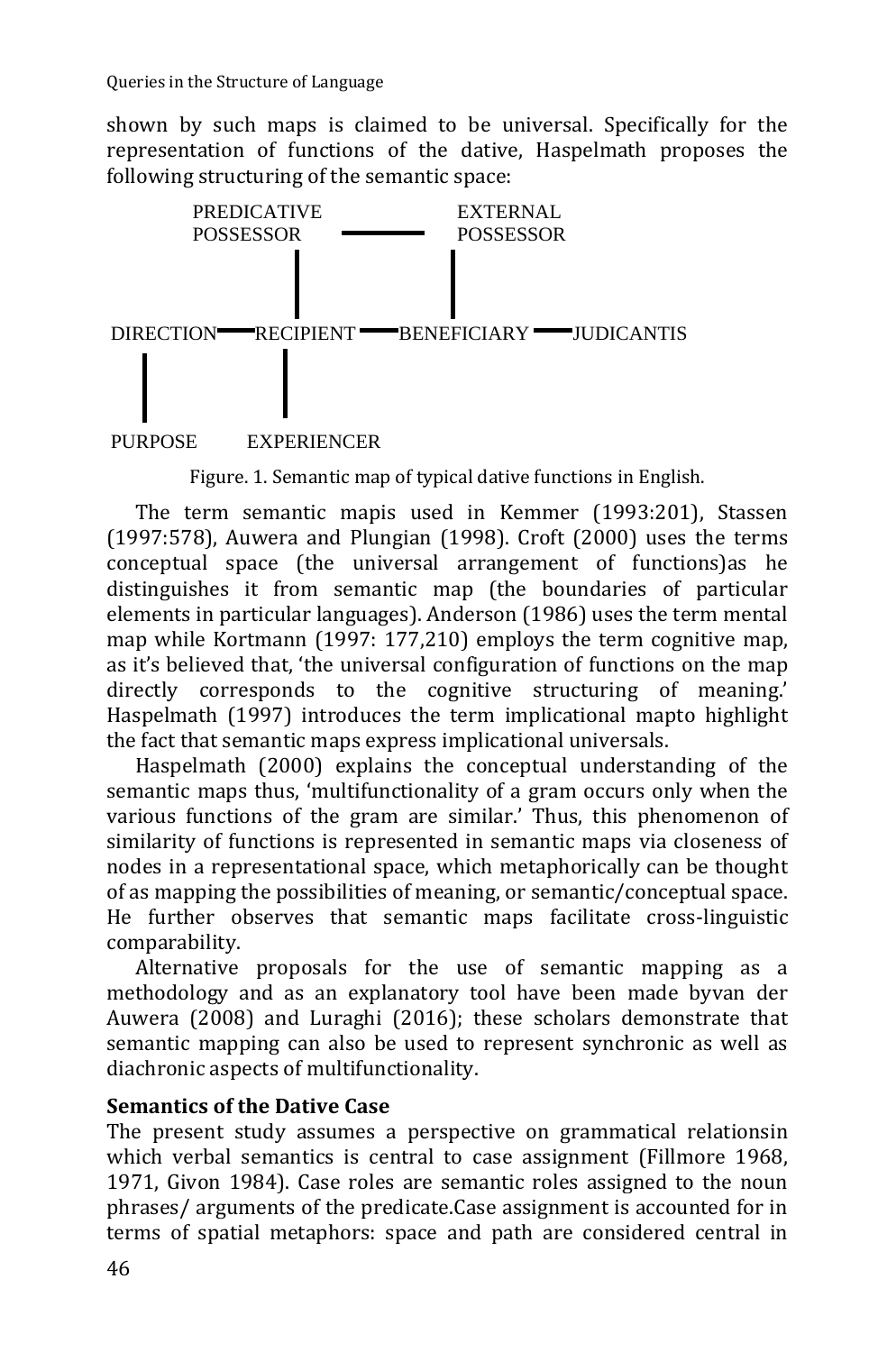theorising about case (c.f. cognitivists such as Ray Jackendoff). Semantic features such as animacy, agency, affectedness, control, specificity too have been used in cognitive accounts of case. Case is thus viewed as a connected semantic system and cases are defined as connected regions of a semantic/ cognitive space, relating agiven case to a structured set of semantic properties (Grimm 2010). The region of a case can be established by determining the semantic properties associated with that case's canonical use for marking a grammatical relation.

The dative case is largely associated with the grammatical function of indirect objectsin ditransitive verbs, where ditransitive verbs are taken to be those three-place verbs including a theme-like argument and a recipient-like argument (Haspelmath 2005). The canonical use of the dative is to mark a recipient/goal, but, as is well known, one to one mapping between case form and semantic function(s) is not found crosslinguistically. Thus the dative may be used to mark subjects and objects whose semantics are the same as the semantics of the primary grammatical function of the dative case. This results in polysemy of the dative.

In his discussion of the extensions of the uses (i.e. non-canonical uses of the dative), Grimm (2010) proposes that 'caused possession' is the semantic feature underlying the extended functions of the dative. He further observes that abstract, semantic similarity between recipients and experiencers explains the use of the dative cross-linguistically to mark both these roles. 'Cognitive possession' is proposed as an explanation for extension of the marker of recipient role to marking subject of psychological verbs (e.g. mahitǝsne 'to know', o]ǝkhŋe 'to recognise' etc. in Marathi), object of verbs of perception (e.g. pahɳe' to see', ghabarne ' to fear'). The extended roles marked by the dative in Marathi can be assumed to share a semantic commonality, that of 'change of actual or cognitive possession'. Thus these roles can be represented by overlapping regions in the semantic space. Butt and Ahmed's (2010) study investigates the combined roles of semantic features and spatial concepts in case linking in Hindi-Urdu. Theme or patient role marked by the accusative and possessor or goal marked by the dative in Old Marathi have undergone syncretism<sup>1</sup> in medieval Marathi (Deo et al 2016): This development too can be understood in terms of semantic relations which are cognitively close to each other.

## **Multifunctionality of the Dative in Standard Marathi**

 $\overline{a}$ 

Examples 1 to 11, list the multiple semantic functions of the dative marker (-la) in the standard dialect of Marathi.

 $1$  Syncretism refers to the diachronic merging of cases and the synchronic polysemy of case endings/adpositions.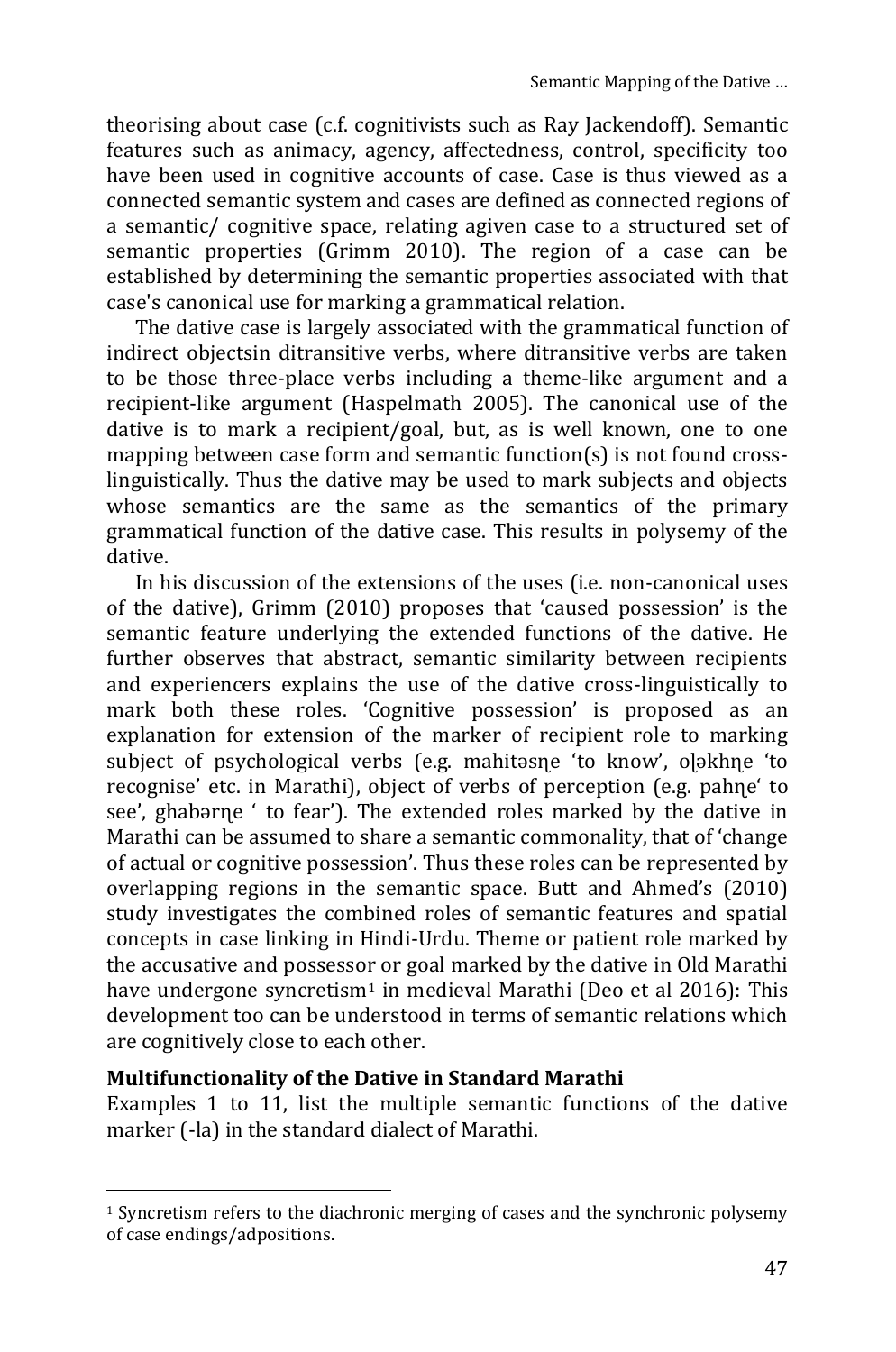| 1.  | mi tya-la pustak di-l-a                  | [Recipient]             |
|-----|------------------------------------------|-------------------------|
|     | I-NOM him-DAT book-ACC give-PFV-3SN      |                         |
|     | 'I gave him a book.'                     |                         |
| 2.  | mi pan-ja-la ge-le                       | [Purpose]               |
|     | I-NOM water-OBL-DAT go-PFV-3SF           |                         |
|     | 'I went to (fill) water.'                |                         |
| 3.  | tya-la don mula ahet                     | [Predicative Possessor] |
|     | him-DAT two sons-NOM be-PRS              |                         |
|     | 'He has two sons.'                       |                         |
| 4.  | ti kal mumbai-la ge-li                   | [Goal]                  |
|     | she-NOM yesterday Mumbai-DAT go-PFV-3SF  |                         |
|     | 'She went to Mumbai yesterday.'          |                         |
| 5.  | ti mumbai-la rah-te                      | [Location-Physical]     |
|     | She Mumbai-DAT stay-IPFV-3SF             |                         |
|     | 'She stays in Mumbai.'                   |                         |
| 6.  | to daha-la g <sup>h</sup> ar-I ge-la     | [Location-Abstract]     |
|     | He ten o'clock-DAT home-LOC go-PFV-3SM   |                         |
|     | 'He went home at 10 o'clock.'            |                         |
| 7.  | tya-la ti dzəmin mila-li                 | [Beneficiary]           |
|     | he-OBL-DAT that-F land get-PFV-3SF       |                         |
|     | 'He got that land.'                      |                         |
| 8.  | ti-la t <sup>h</sup> əndi wadz-te        | [Experiencer]           |
|     | she-DAT cold ring-IPFV-3SF               |                         |
|     | 'She feels cold.'                        |                         |
| 9.  | to sap-a-la g <sup>h</sup> abar-to       | [Source-Abstract]       |
|     | he snake-OBL-DAT fear-IPFV-3SM           |                         |
|     | 'He is afraid of snakes.'                |                         |
| 10. | ti topi pannas-la ge-li                  | [Exchange]              |
|     | that-F cap fifty-DAT go-PFV-3SF          |                         |
|     | 'That cap was sold for fifty rupees.'    |                         |
| 11. | tja dz <sup>h</sup> ad-a-la modz-lə nahi | [Theme]                 |
|     | that-OBL tree-OBL-DAT count-PFV-3 SN-NEG |                         |
|     | 'That tree is not counted.'              |                         |

# **Aims of the Paper**

This paper aims to use a semantic map model to describe the multifunctionality of the dative suffix in dialects of Marathi. We will present a synchronic, cross-dialectal comparison of the functions of the dative in Marathi. Specifically the study will address the following questions;

- i. Which are the markers of the dativeacross representative village varieties of Marathi?
- ii. (a) Which are the semantic functions fulfilled by the dative markers in the dialects / varieties of Marathi?
	- (b) How is each attested functionof the dative located within the conceptual space for a given regional variety?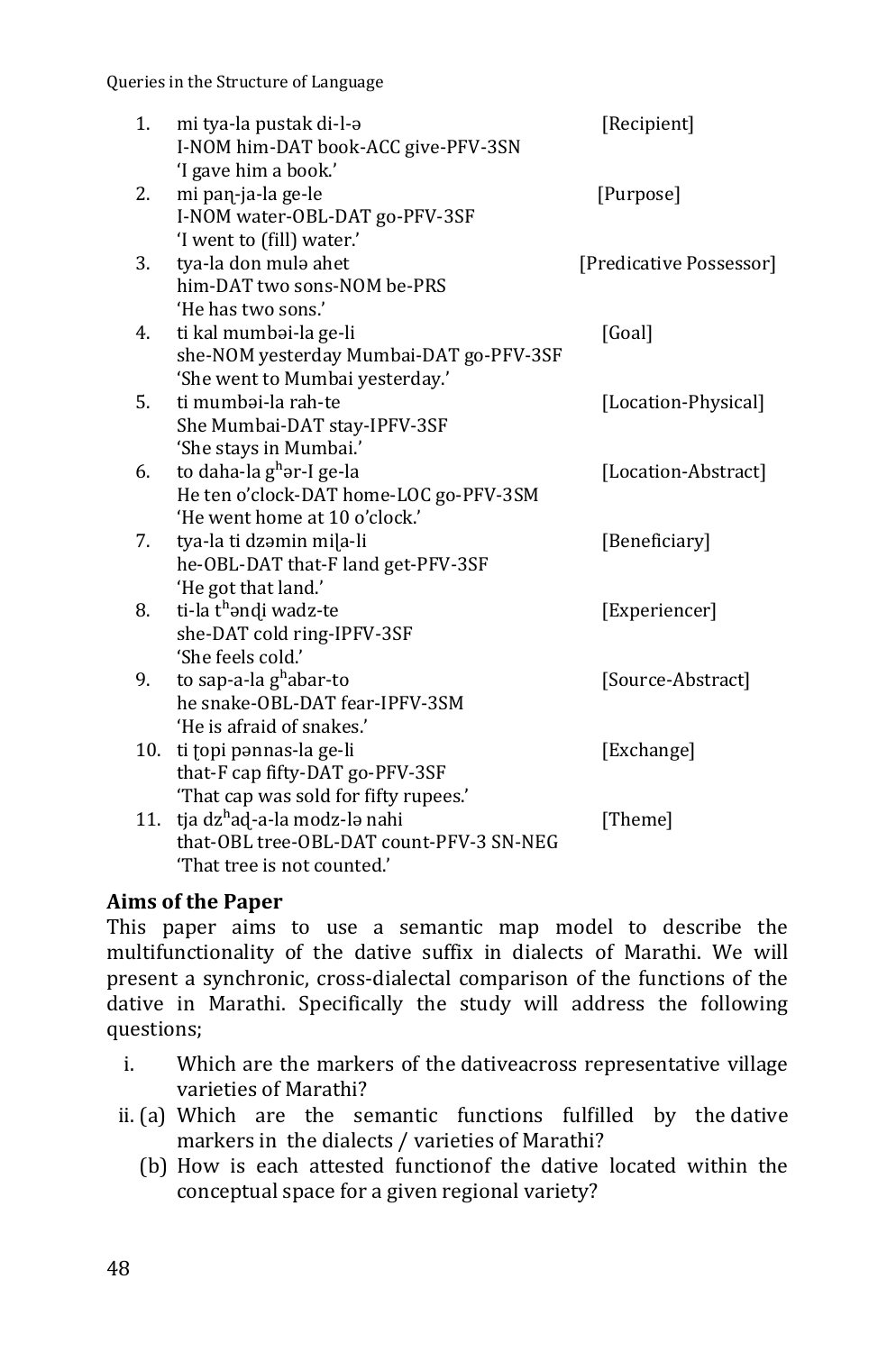Hypothesis: We hypothesise that the semantic mapping of the intralingual/dialectal variants of Marathi will not differ from that of the standard dialect of Marathi.

## **Methodology**

The data for this study were collected in the course of an on-going dialect survey of Marathi, belonging to the south-western group of New Indo-Aryan, at the Deccan College, Pune. The data collection procedure for the survey combines spontaneous speech, narratives, conversations, and some specific morphosyntactic questionnaires. Data were collected in village communities from men and womenbelonging to three age groups (18-30, 31-54, 55 and older). These include the speech varieties of Malwan (Sindhudurg), Sangameshwar (Ratnagiri), Chandgad (Kolhapur), Ahirani (Dhule), Udgir (Latur), Akkalkot (Solapur), and Standard Marathi.

In analysing our dialectal data, we will adopt Haspelmath's (2000) Framework and for its representation in the form of semantic maps, we will integrate the methods of Haspelmath (2000) (representing the connected functions through connecting lines) and Auwera (2017) (representing the connected functions through categorised areas in boxes). Following Haspelmath (2000), the semantic map for dative in Marathi would include semantic functions only if we identify at least one pair of dialects/ varieties that differ with respect to this function.

## **Data and Analysis**

Data analysed here is based on tokens of dative drawn from interview data; personal narratives and narratives of traditional Marathi stories. The average length of each interview was 35 minutes.

|                | <b>District</b> | Sampling point | Tokens n |
|----------------|-----------------|----------------|----------|
| 1              | Solapur         | Akkalkot       | 38       |
| $\overline{2}$ | Latur           | Udgir          | 39       |
| 3              | Nasik           | Trimbakeshwar  | 17       |
| 4              | Sindhudurg      | Malwan         | 46       |
| 5              | Ratnagiri       | Sangameshwar   | 36       |
| 6              | Kolhapur        | Chandgad       | 36       |
| 7              | Dhule           | Dhule          | 39       |

Table 1. Sampling points and number of Tokens analysed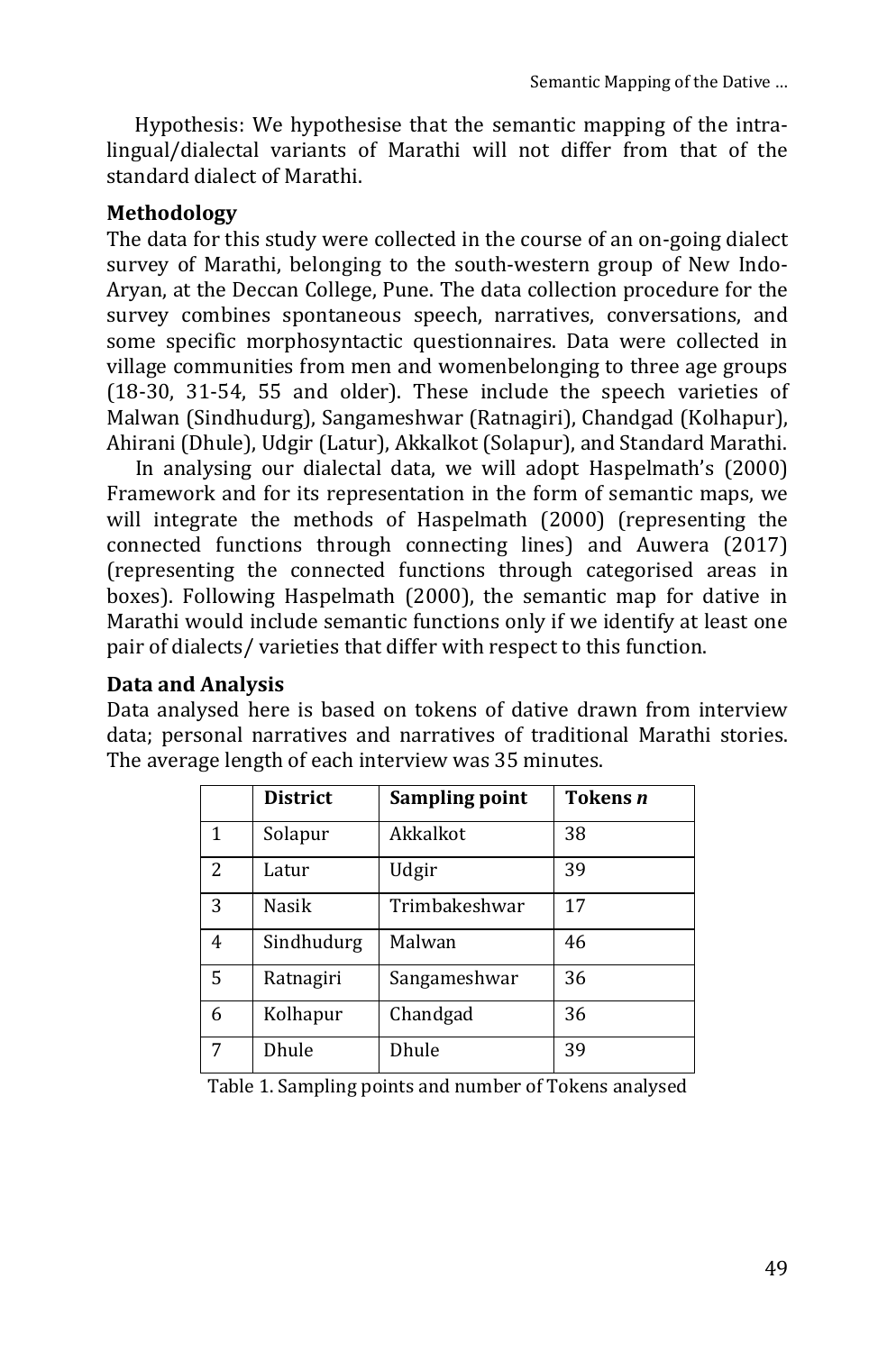Table 2 provides an comparison of the case markers and their semantic functions across representative regional varieties of Marathi.

| Dist<br>rict         | Speec<br>h<br>Varie<br>ty  | No. of<br>tokens<br>analys<br>ed | Reci<br>pient                                                                | Bene<br>ficiar<br>y | Exp<br>erie<br>nce<br>r                | Go<br>al          | Loca<br>tion<br>(Phv)<br>sical<br>) | Loca<br>tion<br>(Abs<br>tract<br>)      | The<br>me         | Per<br>cep<br>$\mathsf{t}$ | Pred<br>icati<br>ve<br>poss<br>esso<br>$\mathbf{r}$ | Pur<br>pos<br>e | Soc<br>iati<br>on | Exch<br>ange   |
|----------------------|----------------------------|----------------------------------|------------------------------------------------------------------------------|---------------------|----------------------------------------|-------------------|-------------------------------------|-----------------------------------------|-------------------|----------------------------|-----------------------------------------------------|-----------------|-------------------|----------------|
| ---                  | Std.<br>Mara<br>thi        | ---                              | -la                                                                          | -la                 | -la                                    | -la               | -la                                 | -la                                     | -la               | -la                        | -la                                                 | -la             | <b>NA</b>         | -la            |
| Sola<br>pur          | Akkal<br>kot               | 38                               | -la                                                                          | -la                 | -la                                    | $\mathbf N$<br>A  | -la                                 | -la                                     | N A               | -la                        | -la                                                 | -la             | NA                | -la            |
| Latu<br>r            | Udgir                      | 39                               | -la                                                                          | -la                 | -la                                    | -la               | -la                                 | <b>NA</b>                               | -la               | -la                        | NA                                                  | -la             | NA                | NA             |
| Nasi<br>k            | Tria<br>mba<br>kesh<br>war | 17                               | 1/1a                                                                         | NA                  | -la                                    | ${\bf N}$<br>A    | -la                                 | -la                                     | NA                | NA                         | -la                                                 | NA              | NA                | NA             |
| Sind<br>hu -<br>durg | Malw<br>an                 | 46                               | $-k$ ,<br>÷,<br>ka                                                           | -ka                 | $-k$ .<br>ka                           | $-k$<br>-la       | $-k$                                | -k                                      | -k,<br>ka,<br>-la | $-k$                       | $-ka$                                               | $-k$            | -k                | NA             |
| Kolh<br>apur         | Chan<br>dgad               | 36                               | $\overline{\phantom{a}}$<br>$-S_{1}$<br>sni, -<br>$/$ -<br>snə, -<br>$1/-1a$ | $-S,$<br>la         | $-S, -$<br>$la. -$<br>snə              | $-S,$<br>-la      | $-S,$<br>la                         | $-S,$<br>$\overline{\phantom{a}}$<br>la | $-S, -$<br>la     | $-S1$ -<br>la              | $-dz$ , -<br>la                                     | $-S, -$<br>1/1a | NA                | $-S_{1}$<br>la |
| Ratn<br>agiri        | Sang<br>ames<br>hwar       | 36                               | -ka.<br>-la                                                                  | -ka, -<br>la        | -ka,<br>-la                            | N<br>$\mathbf{A}$ | $-ka - 1$<br>la. -<br>ſı            | -ka, -<br>la                            | N<br>A            | NA                         | $-ka$ . $-$<br>la                                   | NA              | NA                | NA             |
| Dhul<br>e            | Ahira<br>ni                | 39                               | -sle.<br>$-le, -$<br>la                                                      | $-le$               | -sle.<br>-le, -<br>l/la,<br>ne/-<br>na | -le               | $-le. - 1$<br>la                    | $-le. -$<br>$1/-a$                      | $-le.$<br>-ne     | -le                        | -le                                                 | -le             | <b>NA</b>         | -le            |

Table 2. Semantic functions of Dative across dialects.

'NA' in the table suggests that the particular semantic function was not marked by the dative suffix in the available data.

## **Semantic Mapping**

We now use the method described in methodology section to represent configurations of functions of the dative on a semantic map.

1. Marathi (Standard)



Figure 3. Semantic Map for Dative in Standard Marathi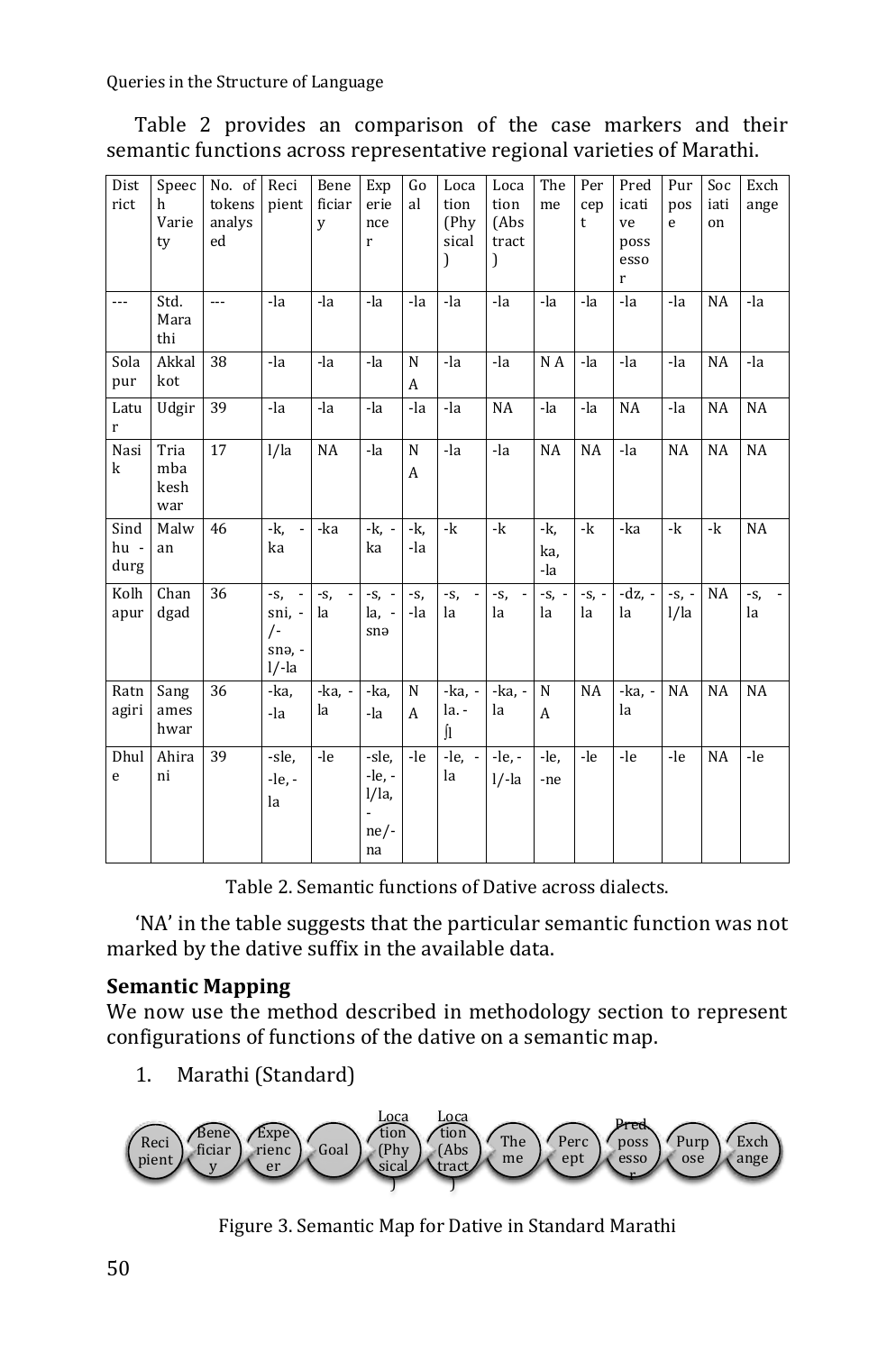## 2. Akkalkot (Solapur)



Figure 4. Semantic Map for Dative in Akkalkot Marathi

3. Udgir (Latur)



Figure. 5. Semantic Map for Dative in the Udgir Marathi

4. Trimbakeshwar (Nasik)



Figure 6. Semantic Map for Dative in Trimbakeshwar Marathi

The dative form /–la/ uniformly marks eleven, nine, eight and five of the attested functions of the dative in the standard variety, Akkalkot (Solapur), Udgir (Latur) and Triambakeshwar (Nashik) varieties of Marathi respectively (Fig. 3, 4, 5, 6). Thus, each of these functions is equally contiguous to each other conceptually. Hence the semantic maps of the standard, Akkalkot, Udgir, and Triambakeshwar varieties of Marathi have a representation in a box.

5. Malwan (Sindhudurg)



Figure 7. Semantic Map for Dative in Malwan Marathi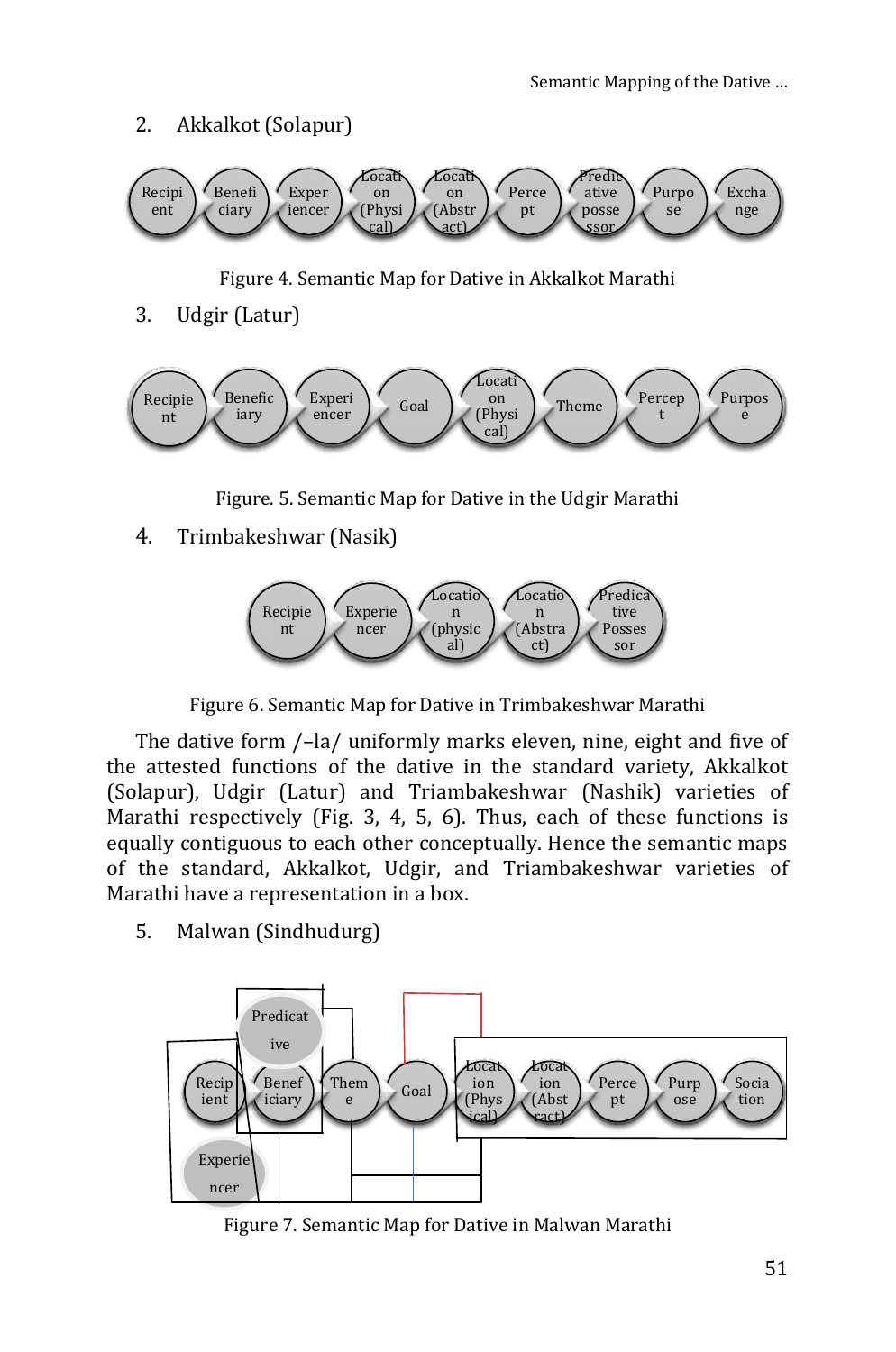Queries in the Structure of Language

In Malwan variety of Marathi, dative form /-k/ marks five functions uniformly. Thus, each of these functions is equally contiguous to each other conceptually. Hence these are arranged in a box in the semantic mapfor the Malwan speech variety. The function 'goal' is marked by the dative form /la/ in addition to /-k/; this is represented with a line connecting the functions in the box; hence, it is represented bythe densely shaded area in contact with the box of functions. The function 'theme' is marked by the dative form /–ka/ in addition to /–k/ and /-la/. Thus, it is connected to the function 'goal' and the box of the functions with connecting lines. The functions 'beneficiary' and 'predicative possessor' are marked by the dative form /-ka/ and thus are more contiguous to each other which is represented through the box that connects the function 'theme'. Similarly, the functions 'recipient' and 'experiencer' which are marked by the dative forms /-k/ and /-ka/ are more contiguous to each other thus again represented in a box that is connected to the box of 'predicative possessor' and 'beneficiary', 'functions 'theme', 'goal' and the box of 'location (physical) (abstract), 'percept', 'possessor' and 'sociation'.

6. Chandgad(Kolhapur)



Figure 8. Semantic Map for Dative in Chandgad Marathi

In Chandgad variety of Marathi, dative form /-s/ and /-la/ marks 9 functions uniformly. Thus, their semantic map is represented in a box. The function experiencer is marked additionally by /-snə/ along with / s/ and /-la/. Thus, it is connected to the box of functions through a line. Similarly, the function of recipient is represented /-s/, /-sni/ or /-snə/ and /-l/ or /-la/. As it is marked by majority of the forms of the dative present in this variety, it is represented to be in contact with all the rest of the functions through connecting lines. The function predicative possessor is marked additionally by /-dz/ along with /-la/ (which is common to all other functions). Thus, it is connected to thr rest of the functions via connecting lines.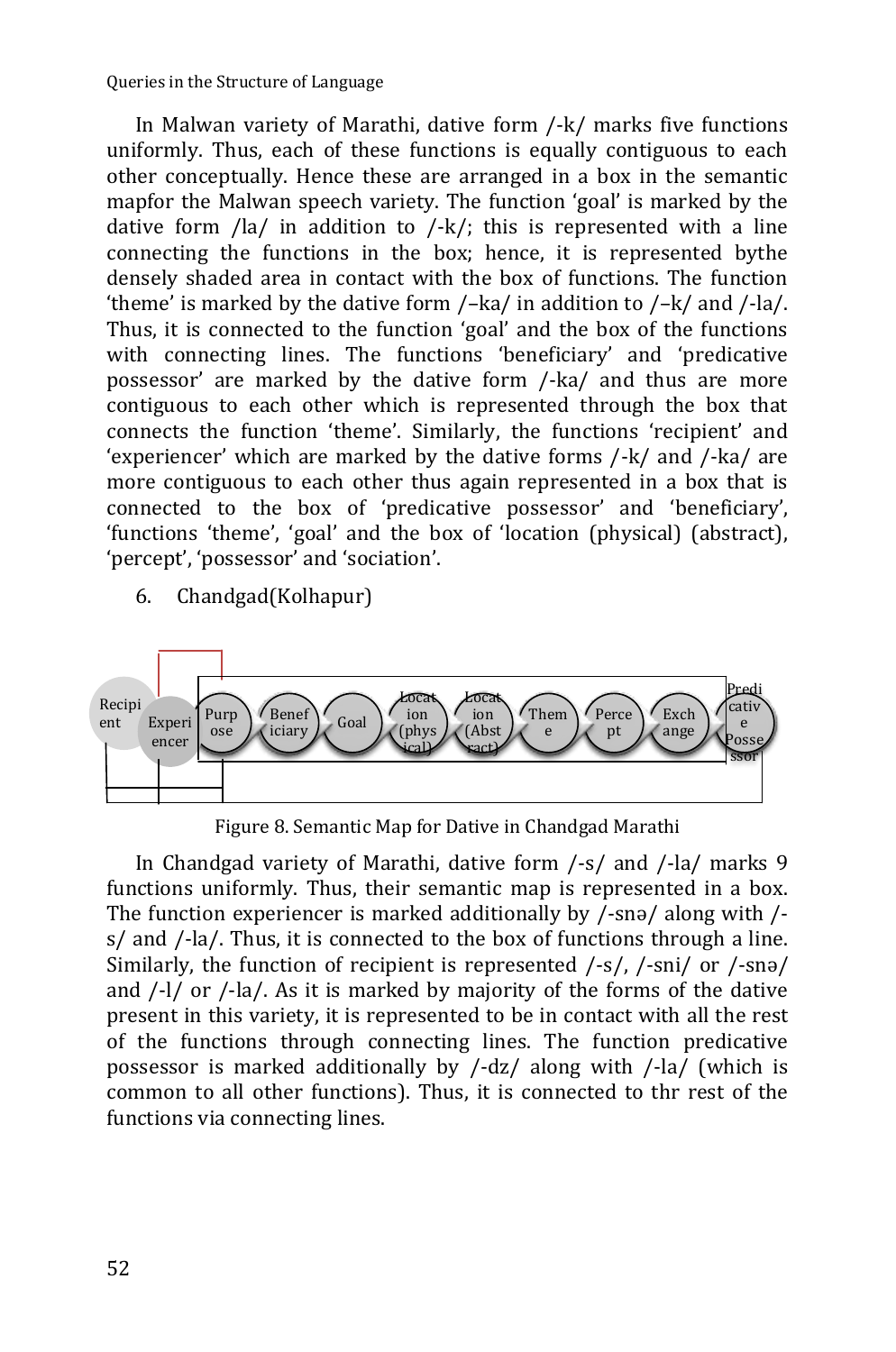#### $7<sup>1</sup>$ Sangameshwar (Ratnagiri)



Figure 9. Semantic Map for Dative in the Sangameshwar Marathi

In Sangameshwar variety of Marathi, the dative forms /-la/ and /-ka/ mark five functions uniformly. Thus, each of these functions is equally contiguous to each other conceptually; these are represented in a box in the semantic map. The function 'location (physical)' is represented additionally by  $\frac{1}{1}$  along with  $\frac{1}{2}$  and  $\frac{1}{2}$  ka $\frac{1}{2}$ . Thus, it is represented to be in contact with the rest of the functions through aconnecting line and is shaded densely to depict that it is marked by all the forms of the dative in this variety.

8. Ahirani (Dhule)



Figure 10. Semantic map for dative in Dhule (Ahirani) Marathi

In Dhule variety of Marathi (Ahirani), the dative form /-le/ marks 6 functions uniformly. Thus, their semantic map is represented in a box. The functions location (abstract) and location (physical) is marked by dative forms like /-le/ and /-l/ or/-la/ and are conceptually more near to each other, thus they are represented in a box. The function 'recipient' is marked additionally by  $\frac{1}{2}$ -sle along with  $\frac{1}{2}$ -le and  $\frac{1}{2}$  and the function 'theme' is marked additionally by /-ne/ along with /-le/ and both of them are in connected by a connecting line with each other and both are connected to the box of location (physical), (abstract)' and the box of functions 'beneficiary', 'goal', 'percept', 'predicative possessor', 'purpose'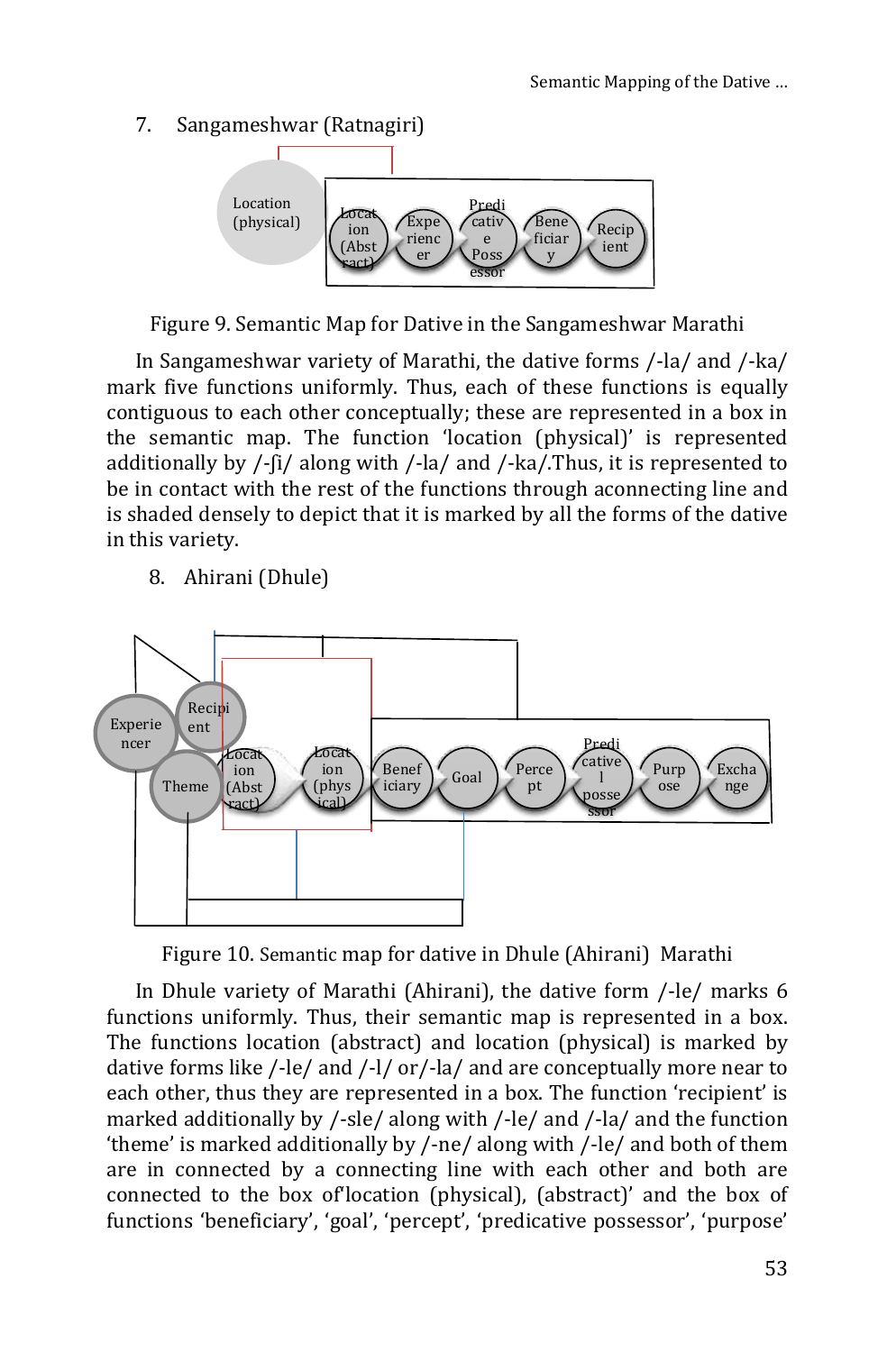and 'exchange' via connecting lines. Similarly, the function experiencer is marked by the dative forms of /-sle/, /-le/, /-l/ or /-la/ and /-ne/ or /na/. As it is marked by all of the forms of the dative present in this variety, it is represented to be in contact with all the other functions through connecting lines.

# **Summary of Findings**

This study used semantic mapping to explore intra-lingual, crossdialectal polysemy in a grammatical morpheme using a limited number of tokens  $(n = 251)$ . This study aimed to identify markers of dative functions in the regional varieties of Marathi. The following markers were identified: –*la, -s (-dz), -k, -ka,, -le (-l), -sle* marked on singular nouns and –*na*, -*sni (-snǝ)* on plural nouns. Besides marking the semantic role 'recipient' in all the regional varieties, the extended semantic functions of the dative included beneficiary, experiencer, predicative possessor, goal, location (physical and abstract), theme, percept (source), purpose, sociation and exchange/ transaction. Of these, the dative marked recipient, experiencer and beneficiary and location (physical and abstract) consistently in all the varieties except Trimbakeshwar (Nasik).

The semantic maps allowed us to depict the conceptual contiguity of the multiple functions listed for each variety/dialect of Marathi in the speakers' cognition.The functions that appear to be more contiguous to each other than the remaining functions across dialects are:

- a) 'recipient' and 'experiencer'
- b) 'location (physical)' and 'location (abstract)'

In each of the dialects of Malwan, Chandgad, Sangameshwar, and Dhule, the functions 'theme', 'recipient', 'location (physical)' and 'experiencer' respectively are marked with every dative form present in the respective regional variety.

It was hypothesised that the regional variants of a single language would not reveal significant variation in terms of the semantic maps representing the multifunctionality of the dative marker. Cross dialectal comparison revealed variation in the various morpho-phonological variants of the dative marker. More importantly for the present study, mapping of semantic functions revealed similarities and differences in the functions marked cross-dialectically. This analysis suggests that intra-lingual/ cross-dialectal variation can exist in the semantic mapping of case markers.

Based on the semantic mapping, our tentative hypothesis for further examination will bethat the semantic feature corresponding to dative objects in Marathi is [+change of possession] while that for dative subjects [+goal]. Grimm's (2011) 'lattice model' is based on the 'semantic properties' of the multiple functions of the dative instead of 'functions of the grammatical markers' upon which the 'semantic maps' are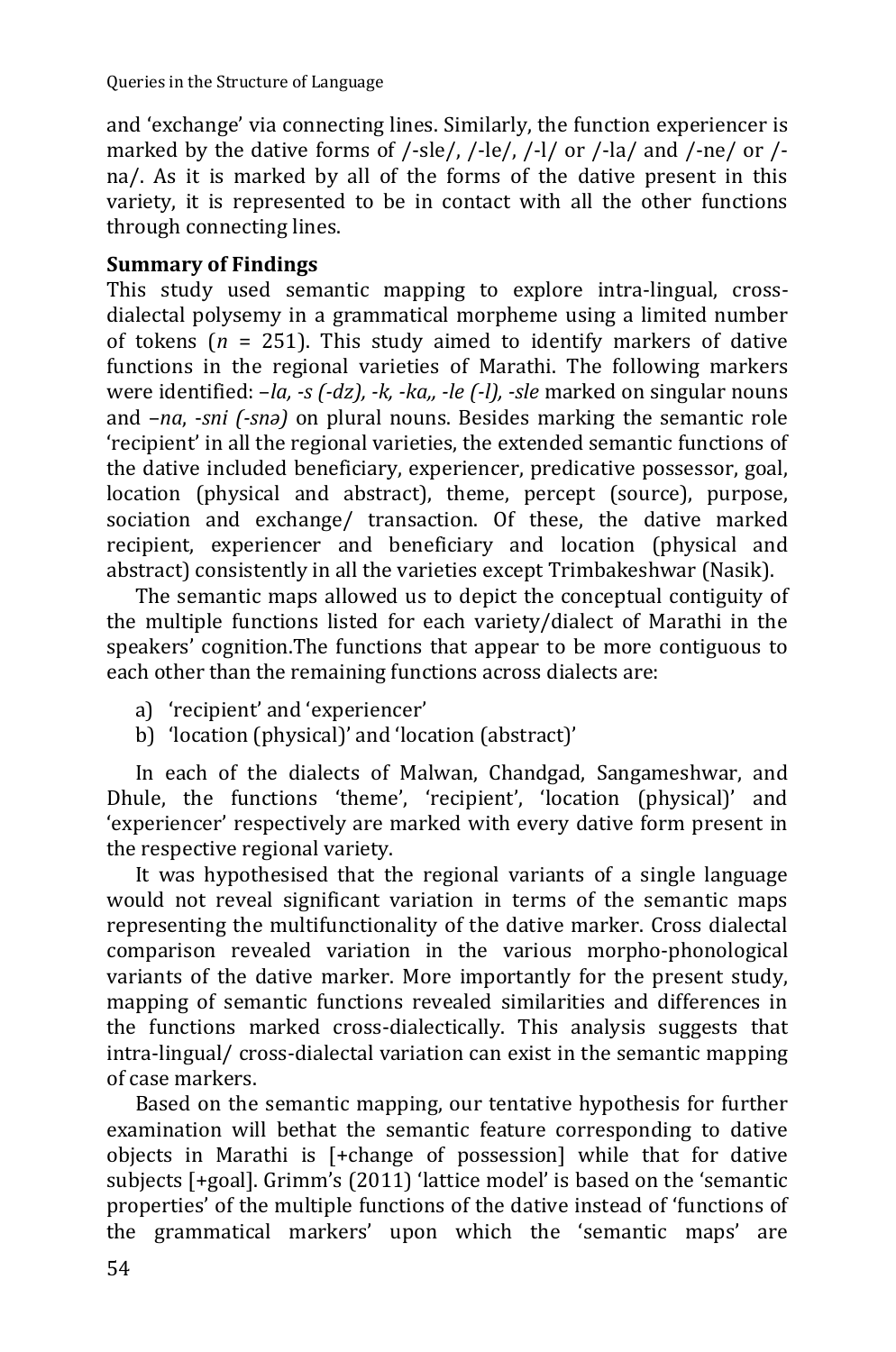constructed. The semantic maps are built inductively via cross-linguistic comparison while the lattice is built deductively based on the relations between the semantic properties. But as Grimm (2011) observes, both the approaches complement each other as semantic maps can be used to test the predictions of the lattice while the lattice would provide a semantic explanation to the contiguity of various functions represented in the semantic maps. Thus, based on this approach, an alternative hypothesis for further examination is that semantic properties that correspond to dative objects in Marathi are [motion, instigation, total/qualitative/existential persistence, sentience] while those for dative subjects are [sentience, instigation, qualitative/existential persistence, volition]. This hypothesis will be tested in future research.

## **References**

- ANDERSON, LLOYD B. 1986. Evidentials, paths of change, and mental maps: Typologically regular asymmetries. *Evidentiality: The linguistic encoding of epistemology,* ed. by Wallace Chafe and Johanna Nichols, 273-312. Norwood: Ablex.
- ANDREWS, AVERY. 1985. The major functions of the noun phrase. *Language typology and syntactic description: Clause structure,* ed. by Shopen Timothy Shopen vol. 1. Cambridge, England: Cambridge University Press.
- BUTT, M.; and T. AHMED. 2007. Non-canonical argument marking: Beyond volitionality, specificity and animacy. Talk at the workshop on case, word order and prominence. Nijmegen.
- CROFT, W. 1991. *Syntactic categories and grammatical relations: The cognitive organisation of information*. Chicago: University of Chicago Press.
- CROFT, W.; and K. POOLE. 2004. Inferring universals from grammatical variation: Multidimensional scaling for typological analysis. *Theoretical Linguistics* 34(1). 1-37.
- DEO, A. et al. 2016. Dative-accusative syncretism in new indo-aryan. Slides presented at the SLE 2016, University of Naples, Federico.
- FILLMORE, CHARLES. 1968. The case for case. *Universals in linguistic theory,*  ed. by Bach and Harms, 1-88. New York: Holt, Rinehart, and Winston.
- GRIMM, SCOTT. 2011. The semantics of case. *Morphology* 21. 515-544.
- HASPELMATH, MARTIN. 1997. *Indefinite pronouns.* Oxford: Oxford University Press.
- HASPELMATH, MARTIN. 1999. External possession in a European areal perspective. *External possession,* ed. by Doris Payne and Immanuel Barshi, 109-135. Amsterdam: Benjamins.
- HASPELMATH, MARTIN. 2000. The geometry of grammatical meaning: Semantic maps and cross-linguistic comparison. *The new psychology of language*, vol. II. Mahwah, NJ: Lawrence Erlbaum.